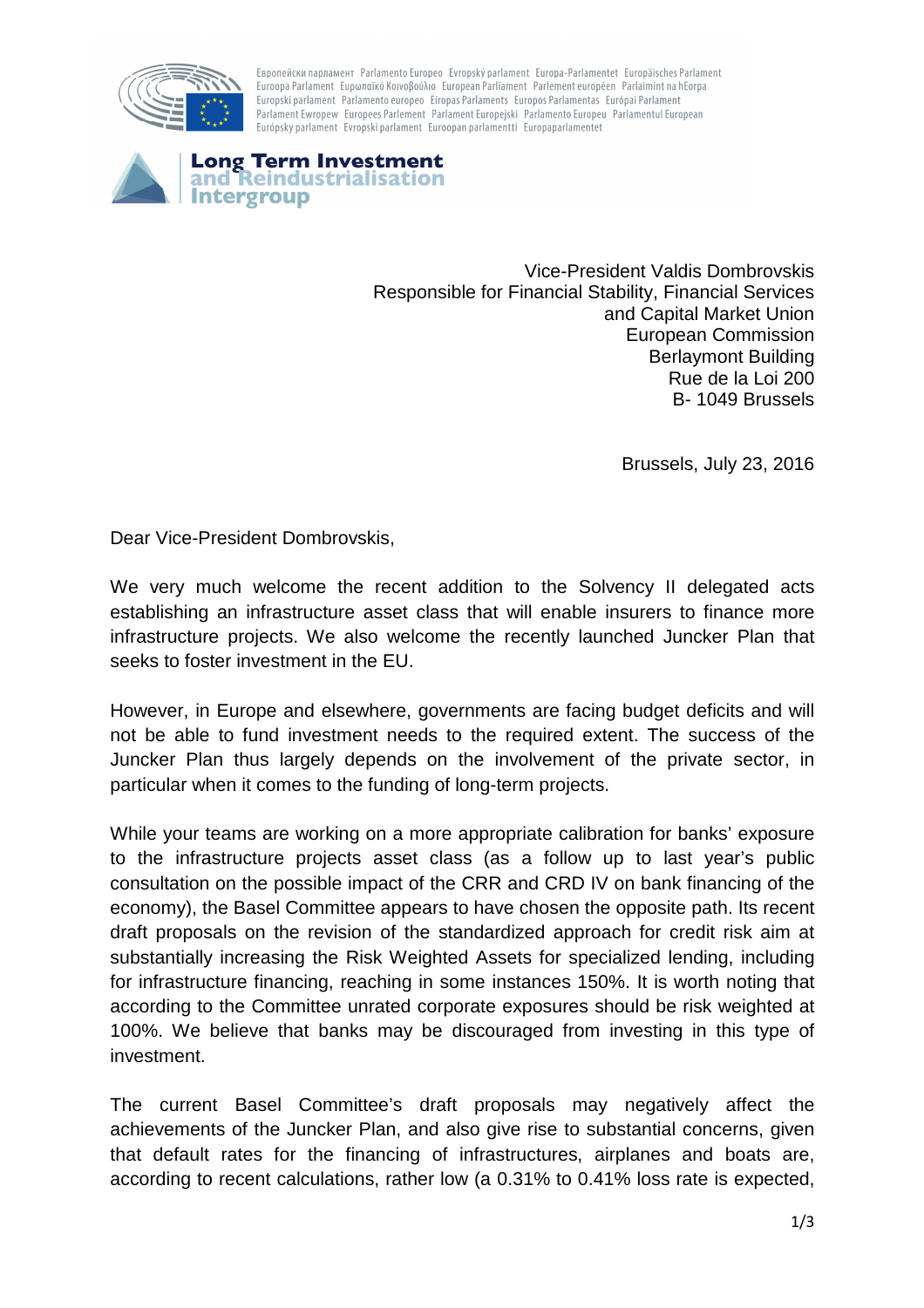according to Global Credit Data due to high recovery rates<sup>1</sup>). It is worth pointing out that data on the default and recovery rates of project finance loans used by EIOPA and the Commission to recommend adjusted capital calibrations for infrastructure in Solvency  $II^2$  would be a perfectly valid argument to revise capital calibrations for infrastructure financing of banks, too.

We urge the European Commission to defend the financing of infrastructure projects by banks, and to adjust the calibration for banks' exposure to this asset class, as it did for insurers, without foregoing the objectives of financial stability. The Commission shall become active in the deliberations of the Basel Committee and promote an approach on infrastructure financing that helps to enhancing long-term finance by banks. In such case, the eligible infrastructure assets could be restricted to projects within the EU and, outside the EU, to sectors with high recovery rates<sup>3</sup>, low volatility<sup>4</sup> and complying with the investment guidelines of long-term investors<sup>5</sup>.

Yours sincerely,

# Dominique RIQUET

Member of the European Parliament, Chair of the Intergroup "Long-term investment and reindustrialisation", Vice-Chair of the Committee on Transport and Tourism,

## Burkhard BALZ

Member of the European Parliament, Vice-Chair of the Intergroup "Long-term investment and reindustrialisation", EPP-Coordinator in the Committee on Economic and Monetary Affairs,

# Simona BONAFÈ

Member of the European Parliament, Vice-Chair of the Intergroup "Long-term investment and reindustrialisation", Member of the Committee on the Environment, Public Health and Food Safety,

## Adina-Ioana VĂLEAN

 $\overline{\phantom{a}}$ 

Vice-President of the European Parliament, Vice-Chair of the Intergroup "Long-term investment and reindustrialisation", Member of the Committee on Industry, Research and Energy,

 $^1$  Global Credit Data is a cross-border data-pooling initiative of a number of banks.

 $^2$  Moody's, "Default and Recovery Rates for Project Finance Bank Loans, 1983-2013" March 2015. As the name suggests, data is actually derived from bank portfolios.

 $3$  Default and Recovery Rates for Project Finance Bank Loans, 1983-2013 default and vary according to the sectors and geographic areas.

 $4$  Project Finance exposed to energy prices in emerging country for example.

<sup>&</sup>lt;sup>5</sup> Harsh weighting of Coal Mining Project for example.